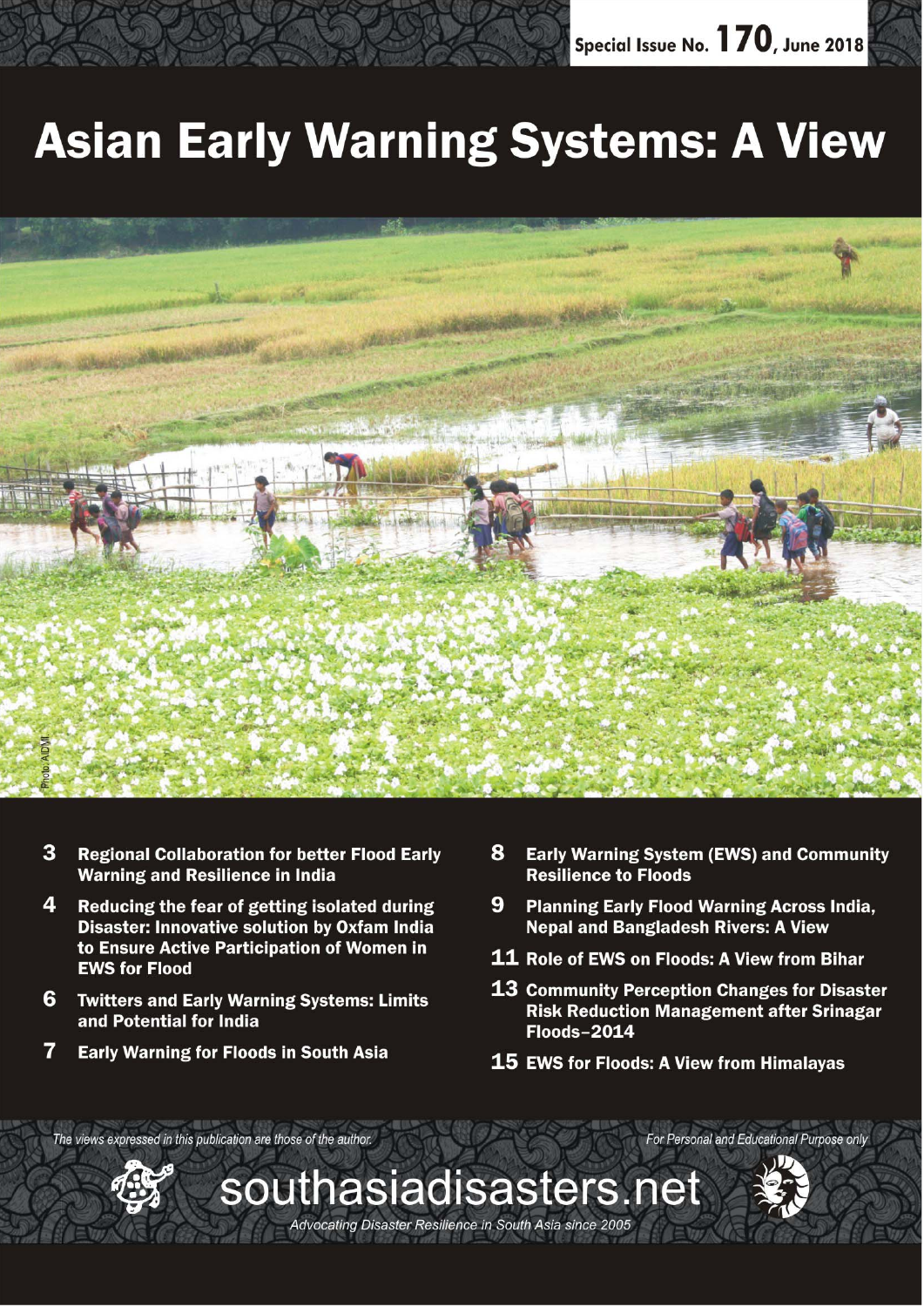### ABOUT THIS ISSUE

Early warning has been recognized as an effective approach for reducing disaster risk and the loss of life. At the institutional level, there has been a paradigm shift from single hazard to multi-hazard early warning and from providing hazard information to providing risk and impact information. Acknowledging the importance of early warning in reducing disaster risk, the Sendai Framework's Target 7 calls to substantially increase the availability of, and access to, multi-hazard early warning systems and disaster risk information and assessments to the people.

This issue of *Southasiadisasters.net* is titled "Early Warning Systems" and highlights the importance of such systems in helping to minimize the detrimental impact of disasters on communities and assets. The effectiveness of such systems depends upon the active involvement of at-risk communities, facilitation of risk awareness and dissemination of alerts and warnings to ensure a constant state of preparedness.

This issue highlights the various aspects of early warning systems in India and South Asia such as leveraging social media for early warning, early warning in hilly regions, community participation in early warning, etc. This issue also highlights how there are gaps in effective implementation of people-centred, multi-hazard warning systems and what can be done to seamlessly integrate risk knowledge and impact information into such early warning mechanisms.

**– Kshitij Gupta**

### INTRODUCTION

### Asian Early Warning Systems: A View

The Asia–Pacific region continues to be the most disaster prone region in the world. According to latest UN figures, between 1970-2016 disasters killed over 2 million people in the region and destroyed assets worth US\$ 1.3 trillion. In 2017 alone, 6,543 people lost their lives resulting from over 200 disasters of a major scale affecting 66.7 million people. In fact, in the last decade, the Asia-Pacific region has accounted for half of the global disaster mortality and over 80% of the total disaster affected population.<sup>1</sup>

The enhanced vulnerability and exposure of communities in Asia-Pacific to various disaster and climate risks makes it imperative for the region to address the causes of its underlying vulnerability. Early warning systems can go a long way in reducing Asia's vulnerability and exposure. UNISDR defines an Early Warning System (EWS) as an integrated system of hazard monitoring, forecasting and prediction, disaster risk assessment, communication and preparedness activities systems and processes that enables individuals, communities, governments, businesses and others to take timely action to reduce disaster risks in advance of hazardous events.

Given the uniqueness of the Asian experience with disasters, it becomes important to evolve EWS that are rooted in the region's socioeconomic realities. There are some very interesting questions that arise from this position. Firstly, the AsiaPacific region needs an accelerated evolution of EWS to catch up with the rest of the developed world. Asian countries like China, Japan and India have made considerable progress in evolving EWS technology through advances in satellite imagery. Secondly and more importantly, we should not view EWS in a separate silo of complex and quantitative weather models and simulations. Instead, EWS should be viewed as a much larger and holistic platform that not only provides opportunities to convey early warning to at- risk communities but also enables these communities to prepare themselves against multiple hazards by enhancing their response capacities.

As the leaders of the various Asian countries congregate in Ulaanbaatar for the upcoming Asian Ministerial Conference on Disaster Risk Reduction (AMCDRR), the importance of EWS for the region should be highlighted. Community based EWS for relaying information to floods in remote and high altitude areas is also a uniquely Asian innovation that should be scaled up and replicated in other areas as well. Most importantly, EWS in Asiapacific region will not only protect the robust economic growth experienced by the region in the recent decades, but will also help in the effective resolution of several trans-boundary DRR issues by improving regional collaboration among the various countries of this region.

#### **– Mihir R. Bhatt**

1 The International Disaster Database, https://www.emdat.be/.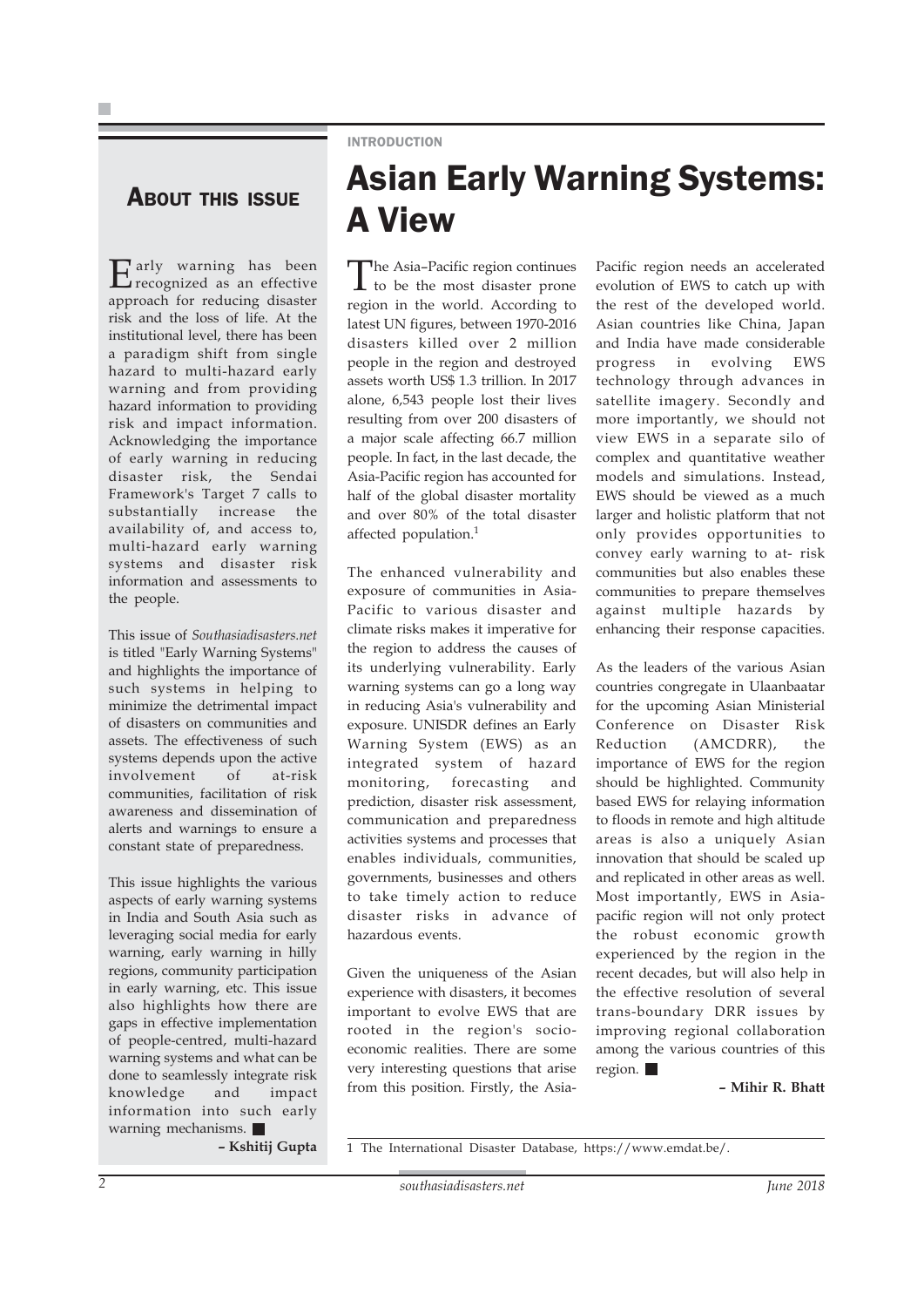REGIONAL COOPERATION ON EWS

### Regional Collaboration for better Flood Early Warning and Resilience in India

India is increasingly threatened by<br>floods, and its resilience depends floods, and its resilience depends on successful trans-boundary early warning systems. During a national workshop, organized by Practical Action, key stakeholders came together from across the region to discuss how a successful flood early warning system could be designed and implemented. Here they share their insights and actions for the future:

#### India's Vulnerability to Floods

According to the United Nations Global Assessment Report on Disaster Risk Reduction 2015, India's average annual economic loss due to disasters is estimated to be US \$ 9.8 billion. This includes more than US\$ 7 billion loss on account of floods. The country also plans to invest US\$ 3 trillion on infrastructure projects, in next five to ten years. Thus, the country will need to make substantial efforts to ensure that these investments are sustainable. In India, the devastation caused on account of the floods in rivers flowing from the Himalayas, is substantial and this would need to be adequately factored into our efforts in disaster risk reduction, especially through early warning systems.

#### Poor Regional Cooperation

The regional cooperation across the countries of the region, primarily India, Nepal and Bangladesh, on riverine floods across South Asia is a major concern that merits immediate attention. Often the destruction from floods happens due to the inability to obtain timely information from the various institutions that are designed to generate, analyse, disseminate and communicate the information to a



*Building on years of experience working in Disaster Risk Reduction in South Asia, Practical Action India took a decision to organise a day-long national workshop on Early Warning Systems and Flood Resilience in EWS Workshop, JNU on April 27, 2018 at New Delhi.*

range of stakeholders at different levels on a trans-boundary basis. Often the government to government interfaces happen in a formal and straight jacketed manner, providing limited scope, space and opportunities to communities to express their needs, demands and concerns, especially on matters which govern their lives.

#### Regional Workshop for a Better Early Warning System

Building on years of experience working in Disaster Risk Reduction in South Asia, Practical Action India took a decision to organise a daylong national workshop on Early Warning Systems and Flood Resilience in New Delhi on 27th April 2018. The event was organised in partnership with International Water Management Institute, Christian Aid, Oxfam and the Special Centre of Disaster Research JNU and National Institute of Disaster Management, New Delhi.

The purpose of this workshop was to hold an interactive discussion

where policy makers, thinkers, practitioners, researchers and other stakeholders could come together and discuss the importance, potential impacts and feasibility of an effective and functional early warning system for floods and analyse how the community could be meaningfully engaged in these efforts, in the context of new technologies and changing climate.

The participants at the event explored key gaps among the different institutions working in flood risk reduction. They also discussed planning strategies, new innovative procedures for operation and management, capital/ infrastructure improvements, innovations in forecasting methodologies, communication/ dissemination challenges and the need for regional collaboration to achieve flood resilience.

By sharing case studies of community-based early warning systems in Nepal and India the workshop also helped the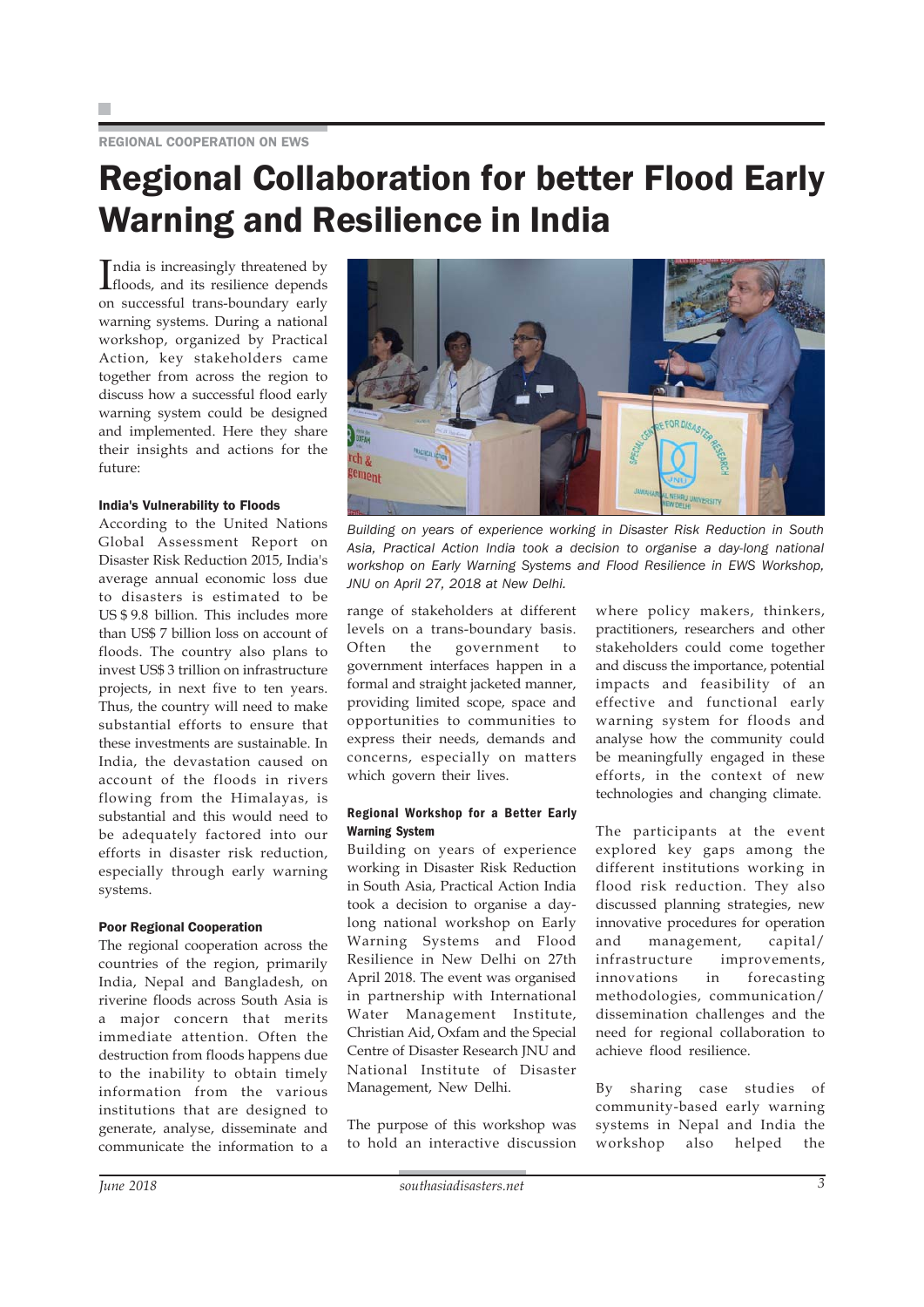participants to gather a better and more nuanced understanding of how an effective early warning system could be designed and implemented. Including operational, structural and policy-support requirements, and its eventual impact on community resilience.

#### What's next?

The needs and demands for appropriate institutional arrangements and facilitating protocols for regional coordination and cooperation among the Government/Non-Government Institutions were identified as high priority area of work to follow up. This workshop was the first step toward the collaborative approach to deal with floods and this needs to be followed up by inclusion of all relevant stakeholders who are responsible to generate and disseminate early warnings. The involvement of all stakeholders and other players, who are directly and indirectly involved in the flood disaster management programmes was considered essential.

The highlighted outcomes of the workshop included a cohesive understanding of the various dimensions of early warning system and agreeing to initiate a proposal for organizing a regional level learning platform to advocate the institutional collaboration among different government and civil society organizations to work on EWS and Flood Resilience. The participating agencies also agreed to define an annual plan of action to advocate the cause of EWS and Flood Resilience and initiate the interaction with the state level disaster management authorities/disaster management departments especially in the two states of Northern India of Bihar and Uttar Pradesh. Other important outcomes were to strengthen the network of data collection mechanisms, aimed at accurate monitoring and effective forecasts. Other follow up actions include:

• To collaborate with SAARC (South Asian Association for Regional Cooperation) for better flood information sharing with neighboring countries.

- Free flow of communication across borders should be streamlined.
- To develop more space based advance technologies for shifting from forecasting to now-casting.
- To build capacities of the communities to understand the implications of now-casting.
- To democratize the EWS for bridging the gap between technical departments and communities.
- Community based early warning system is possible with regional cooperation and collaboration.
- There should preferably be a single instrument of risk transfer mechanism rather than multiple ones as available now.
- Raising the community awareness of crop insurance scheme offered by the government.

**– Mihir R. Bhatt**

BREAKTHROUGHS IN EARLY WARNING

### Reducing the Fear of Getting Isolated during Disaster Innovative solution by Oxfam India to ensure active participation of women in EWS for flood

**M** hile most of us wait with bated breath for monsoon and rains, in flood-prone areas the approaching season makes people anxious and nervous about their future. The fear of being isolated during the advent of disaster terrifies the poor and marginalized families, no information or warning about the approaching disaster further makes them vulnerable.

Early warning information can save lives, prepare communities and reduce the impact of the disaster. It is important to include women in establishing an early warning process as they are active and resourceful disaster responders. Evidence shows that their seclusion from early warning information increases the vulnerability of communities and families. The Sendai Framework for Disaster Risk Reduction (SFDRR) also clearly targets a substantial increase in the availability and access to multihazard early warning systems and disaster risk information to the people at the community level.

Oxfam India implements all the DRR interventions with a focus on the active participation of women at all levels of planning and implementation. Task Force Groups are formed and nurtured at community level to spearhead activities like Early Warning, Rescue, Water, Sanitation & Hygiene (WASH) and others. Women play a very crucial role in all these activities and their participation is ensured for all groups.

Our experience from the field suggests that the active participation of women in the Early Warning Group always acts as the key contributor towards ensuring efficient EWS and disaster resilience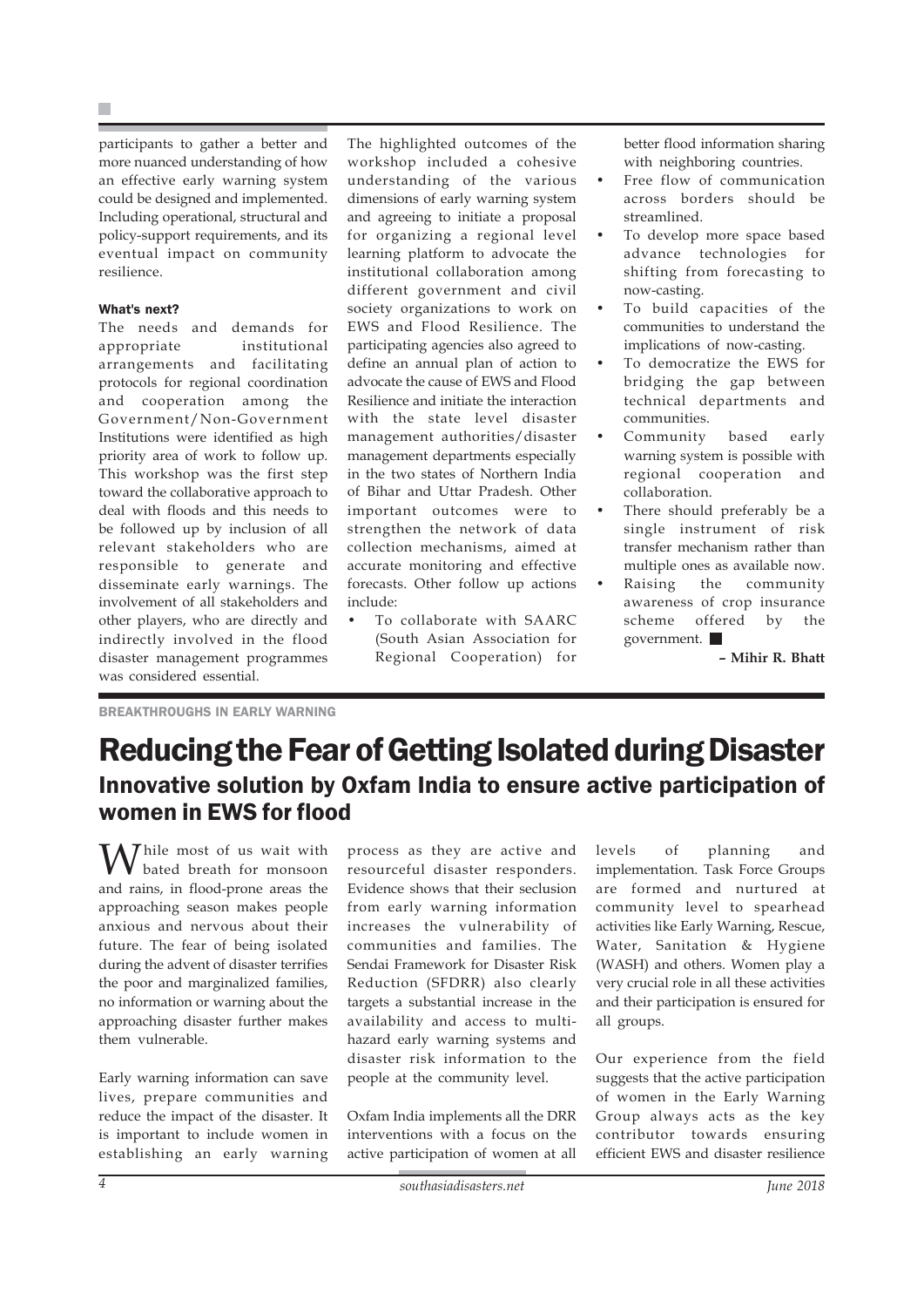of the community. This is not only because of the fact that women take proactive steps to collect and disseminate Early Warning information, but also because of the fact that the women remain present at the community level while the men folk migrate outside the village for work which renders their participation in EWS highly irregular.

In order to enhance the effectiveness of the community based EWS by using the updated technology, Oxfam India has taken an initiative in Odisha by establishing a Volunteer Network Management System (VNMS). The objective is to create a platform and introduce a system that works very effectively to collect accurate information from reliable sources and disseminate the same among the community members on a real time basis.

Local NGOs, CBOs and the women from Self Help Groups (SHGs) are

the member of this network of volunteers. The presence of women members in the volunteer network in the disaster- prone areas help in continuation of work related to EWS as they receive training to manage the related works.

The information regarding Early Warning is collected from the reliable sources, mostly the government departments dealing with disaster. In order to ensure real time dissemination, a technology enabled mobile Application is developed. The Early Warning messages are communicated through the mobile messages in vernacular language. This ensures that the volunteers who are from communities receive accurate information on real time basis. Accordingly, they communicate the Early Warning among the community members.

The VNMS is a manifestation of the belief that ensuring access to control of information by women during a disaster situation can bring discernible changes in the form of reduction of loss of life and livelihoods for the poor and marginalized communities.

"Since our village is isolated and not well-connected with the gram panchayat, we have always lived in a constant fear that warning of flood will not reach us on time. During the 2013 floods, we faced huge loss of life and livelihood. With the VNMS in place, we now receive regular and accurate information regarding flood. This helped us to spend peaceful life even during rainy season, which was not possible earlier," said Padmavati Behra, a member of VNMS from Chandnamkhana village in Odisha.

> **– Amitabh Behar,** CEO, Oxfam India, *and* **Andrio Naskar,** Manager, India Humanitarian Programme, Oxfam India, Kolkata, West Bengal, India



*Oxfam India's flood response in Assam in 2017.*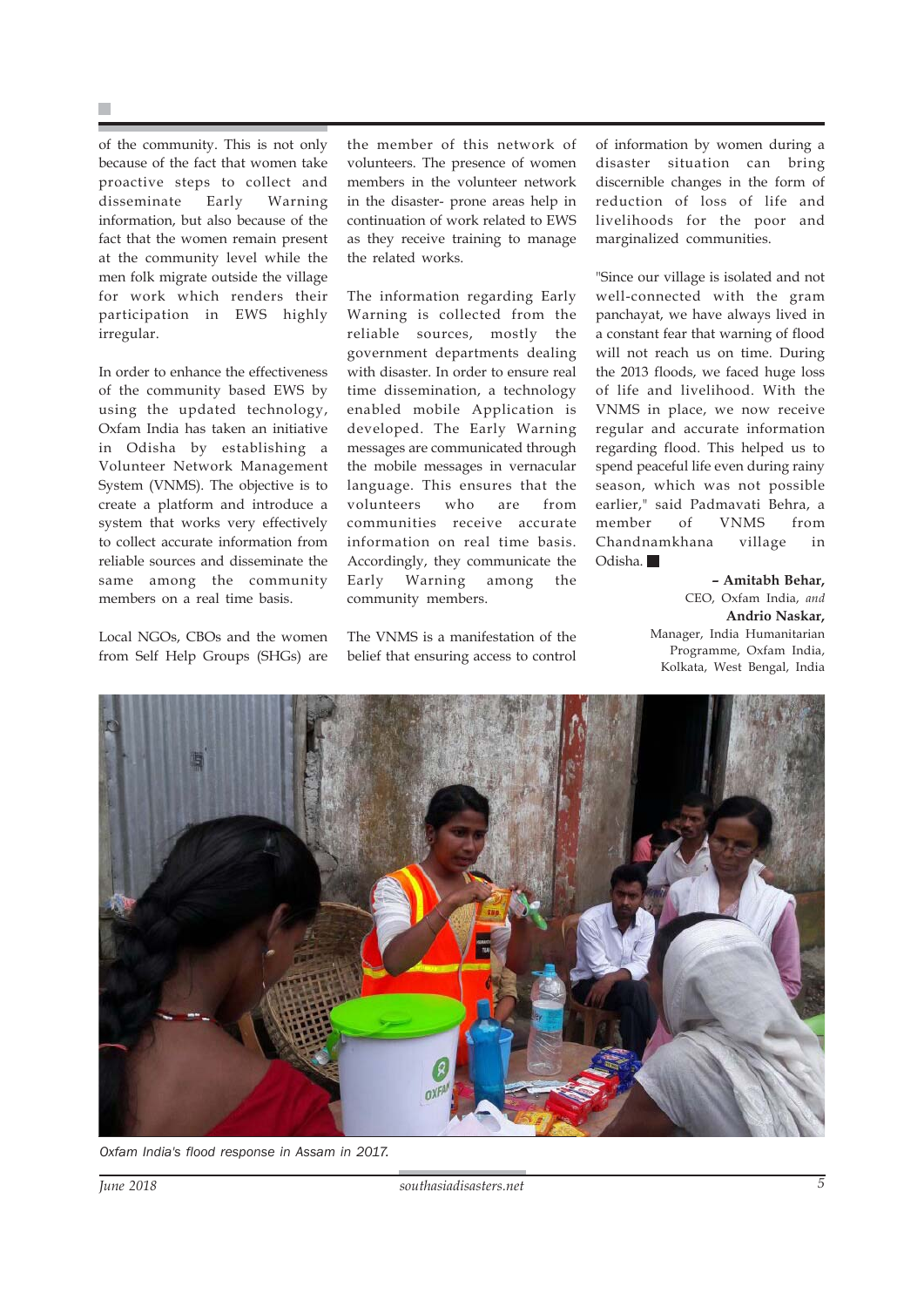LEVERAGING SOCIAL MEDIA

### Twitters and Early Warning Systems: Limits and Potential for India



*Twitter as a disaster response agent.*

Online social media (OSM) has become a popular platform for people to share information on diverse topics. Twitter, a microblogging service, has been widely used as an information dissemination agent, particularly during crisis situations such as earthquakes, floods, hurricanes or political conflicts (Wang and Zhuang, 2017). Twitter enables its users to share text and/or multimedia content directly from the location where the incident has taken place, thereby allowing common people to serve as news reporters. Due to this, it has become a common trend to see event updates to be available on social media first and then introduced in the mainstream media thereafter. Continuous efforts are being made to use Twitter as an effective communication channel during crises and for this purpose, Twitter started a new service called Twitter alerts, designed to prioritize information from credible organizations during crises when other communication channels are not accessible.

In South Asia, the potential of Twitter to serve as a disaster response agent was first realized

during the Kashmir floods of 2014, when citizen groups organized themselves entirely on Twitter to provide assistance to agencies on the ground. During this extreme event, a Twitter hashtag "# JK Flood Relief" was recognized as a groundbreaking effort that used crowdsourced information for raising awareness as well as getting people and corporations to donate relief materials. Twitter played a vital role to ensure connectivity among people during the 2015 Chennai flood when the entire city was suffering from power cuts lasting from two to five days. It helped local people to get information about how to commute from one place to another based on which roads the water had receded. National Disaster Management Authority (NDMA), an Indian government organization, has been leveraging the use of Twitter to make India a disaster risk resilient country. During the Mangaluru floods of 2018, NDMA used Twitter to gather information about the damage caused in the affected areas and create awareness among the citizens by employing Twitter as a disaster early warning system.

Despite the advantages of Twitter as a disaster management tool, it has also been criticized for spreading rumors and misinformation during crises. Twitter users could respond to rumor information by spreading it, doubting it, or seeking confirmation provided that they are involved in that particular topic of rumor through their posting of tweets. A recent study by Wang and Zhuang (2018) found that most of these misinformed Twitter users tend to spread the rumor information, indicating the poor rumor detection ability of Twitter users. The response behaviour of rumor spreading users is a major topic of discussion since it has been found that during crisis situations, a majority of these users did not respond effectively to prevent the spread of their rumors after they were debunked. However, the debunking process of rumors in itself was significantly fast during disasters, thereby playing a major role in preventing large-scale panics and economic loss. Hence, in India, people can take the advantage of Twitter as a disaster early warning system during extreme events; but at the same time they must be cautious and take proper steps to minimize the spread of misinformation.

**– Puneet Agarwal**, *and* **Jun Zhuang,** Department of Industrial and Systems Engineering University, Buffalo,

*References:*

1. Wang, B., & Zhuang, J. (2017). Crisis information distribution on Twitter: a content analysis of tweets during Hurricane Sandy. Natural Hazards, 89(1), 161-181.

2. Wang, B., & Zhuang, J. (2018). Rumor response, debunking response, and decision makings of misinformed Twitter users during disasters. Natural Hazards, 1-18, published online.

New York, USA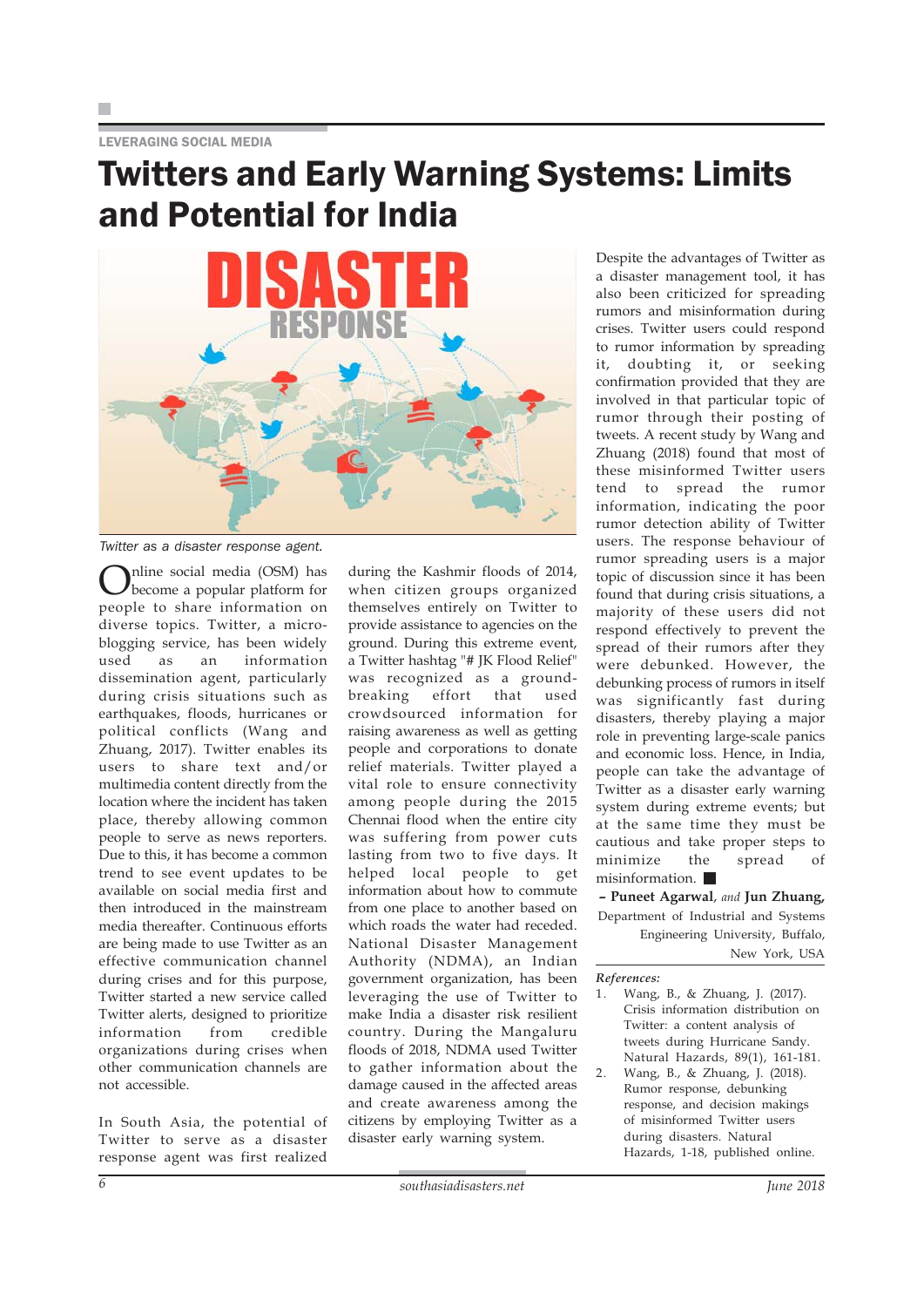#### DRR IN HILLY REGIONS

### Early Warning for Floods in South Asia

South Asia is highly vulnerable to<br>Sextreme weather events and natural hazards such as floods, landslides, earthquakes, avalanches, droughts, thunderstorms, extreme temperatures and cyclone. Between 1980 and 2015 a total of 1289 disaster events have been recorded affecting more than 2 billion people in the region. Floods and landslides are the most frequently occurring natural hazards, particularly during the monsoon season and account for nearly half of the events recorded in the countries of South Asia. In recent years, increasingly erratic and unpredictable monsoon rainfall patterns and increased climate variability have led to severe and frequent flood disasters in the region.

The floods have resulted in loss of lives and livelihoods, agricultural productivity, and hydropower production, among others as well as in the displacement of millions of people, threatening achievement of the United Nations Sustainable Development Goals. Between 1980 and 2015 the social and economic costs of floods have been almost 84,000 people dead and US\$ 88 billion in damages. The 2017 floods across South Asia killed more than 1000 people and affected almost 45 million people in the region. Often there is differential impacts of such disasters killing more women, children, elderly and physicallychallenged people who are typically more vulnerable to the adverse effects of floods.

The transboundary scale of such disasters calls for effective cooperation between the countries

sharing the Indus, Ganges and Brahmaputra basins: Bangladesh, Bhutan, China, Nepal, India and Pakistan. The existing bilateral river treaties and data sharing agreements are not sufficient to avert flood catastrophes of such transboundary scale. Thus, investments in early warning systems with sharing of timely data and information, strong institutional mechanism, effective risk communication and education and awareness of the communities can be critical in saving lives and assets and strengthening the resilience of vulnerable communities.

More systematic regional cooperation in hydro meteorological data collection and sharing is necessary, to enable effective and timely forecasting of floods and disaster prevention as well as flood management at the regional level. In 2010, the International Centre for Integrated Mountain Development (ICIMOD), the World Meteorological Organization (WMO) and ICIMOD's partner countries Bangladesh, Bhutan, China, India, Nepal and Pakistan initiated the development of the Hindu Kush Himalayan Hydrological Cycle Observing System (HKH-HYCOS). The project's overall objective is to minimize the loss of human lives and property damage. The project helped build the capacity of the partner countries' national hydromet services and modernized the hydromet networks in the region: a total of 38 hydromet stations (9 in Bangladesh, 9 in Bhutan, 12 in Nepal and 8 in Pakistan) were upgraded to share real-time data. A regional flood information system was established to facilitate the transboundary exchange of real-time data and know-how. The information system allows the visualization and extrapolation of real-time data from the stations to any geographical location by providing information on the riverwater levels and amounts of rainfall.

The data transmitted in real-time along with global datasets are used to develop flood outlook products and to validate model results, such as in satellite-derived products. These products are used by partners to forewarn communities of increasing river-water levels, helping reduce risks. In August 2014 and 2017, for example, the flood outlook was used by Nepal's Department of Hydrology and Meteorology along with other forecasts to issue flood advisories. It did so by means of flood bulletins which were widely disseminated through its website and shared with the National Emergency Operation Centre and targeted recipients to enable timely flood warning.

The hydromet services of Bangladesh, Bhutan, Nepal and Pakistan have since been able to attract sizeable investments for the modernization of their hydromet networks. Activities funded through HKH-HYCOS have improved the capacity of the hydromet services to take up these projects, and contributed to building climate resilience for people at risk.

> **– Mandira Singh Shrestha,** Programme Coordinator: Hi–RISK, International Centre for Integrated Mountain Development (ICIMOD), Kathmandu, Nepal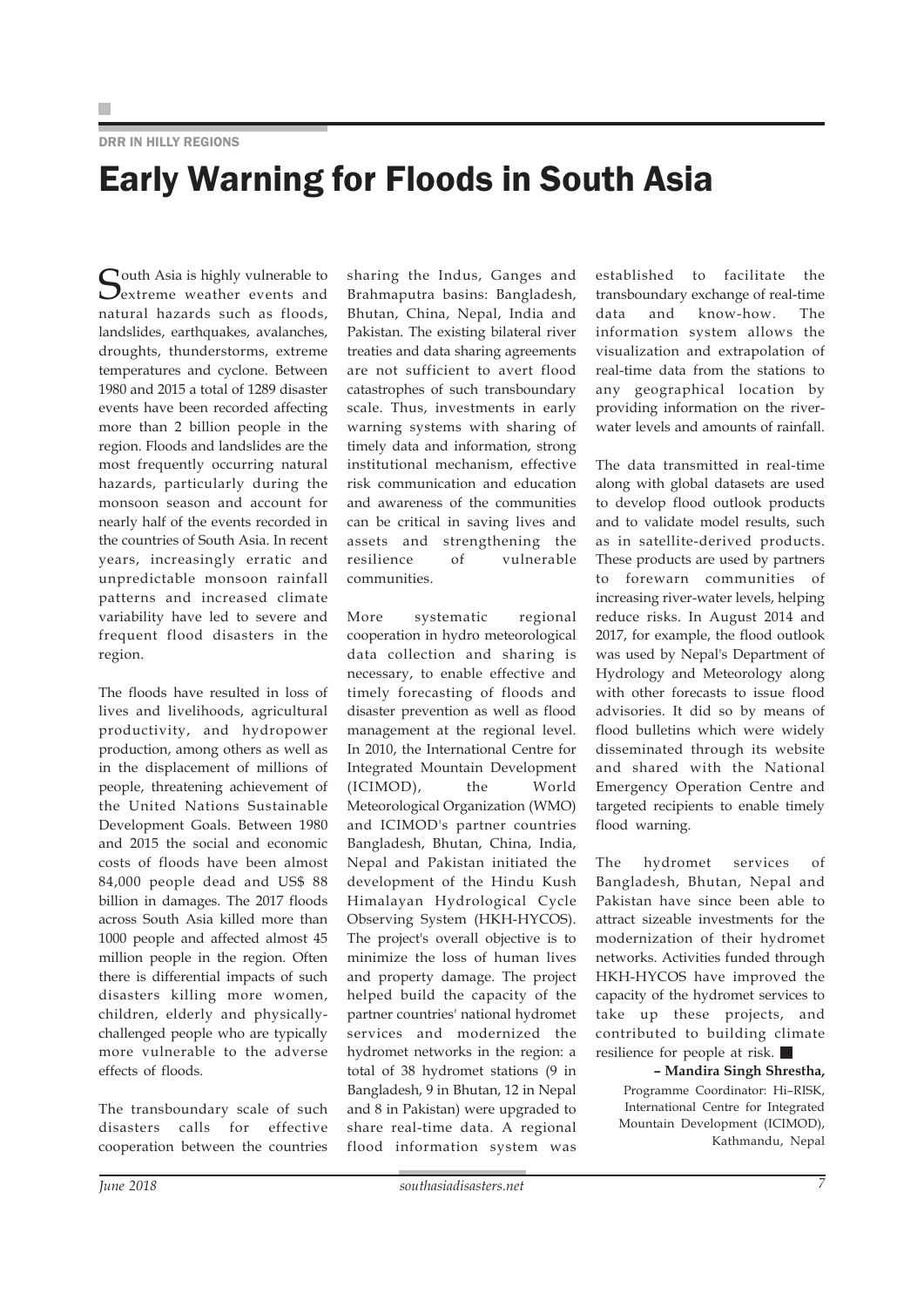#### LOCAL LEVEL EWS

### Early Warning System (EWS) and Community Resilience to Floods

The Disaster Management Act 2005 has strongly mentioned the need for an early warning system. The Hyogo Framework for Action and subsequently the Sendai framework referred to it as an indispensable tool to save lives during disasters. Notwithstanding the recognized importance of EWS, the approach remained fragmented, adhoc and withdrawn from communities and local needs<sup>1</sup>. Over the years EWS has acquired a new meaning. It has shifted from the existing isolated, fragmented and techno-centric science to a better integrated science suitable for posterity to benefit from.

Every warning system has to encompass three stages of operations involving different government organizations i.e; Detection and Warning, Communication and Response. The first involves the science institutions exclusively and reflects upon the capacity of country's satellite and remote sensing agencies, last stage reflects upon the local government capacities to work with people and manage efficient administration. The middle stage is a platform for intensive partnership and sharing amongst disconnected organizations such as the science institutions, district administration, NDMA/ SDMAs/DDMAs/universities/ schools/NGOs and local groups of people. It is the second and

the last stage which fails EWS in India despite the most sophisticated superstructure of science erected on the DMA 2005 design. This has led to an inconsistent, incomplete and diluted EWS system in India.

The key institution for EWS in India is the Indian Meteorological Department (IMD) which had initially worked on a two stage EWS. Gradually much improvement has taken place and more stages have been introduced in the 'Pre-Cyclone watch' and the 'post-landfall Scenario'. As the stages are added the governance of EWS becomes easier



to manage and coordinate with district administration and the disaster management Crisis Managers. Once detection takes place a bulletin is issued by the IMD for a Cyclone-Alert. This may be from 48 hrs or less but enough to evacuate humans and nonhumans to safer places. Much advancement has also taken place in science on the Aircraft Meteorological Data Relay system, the Cloud Motion Vectors (CMVs) and the Very High Resolution Radiometer (VHRR) payload on board INSAT-2E to provide water vapor channel data in addition to VIS & IR on-board. A separate payload

> known as Charged Couple Device (CCD) has also been deployed on board this satellite. The concern for the university research is to explore the investment, capacity enhancement and its proportional benefits in pushing the disaster management structure to act in time. This draws further to connect to many ethical, social and legal issues which are embedded in accountability, transparency and efficiency of NDMA related structures of operations at the community levels<sup>2</sup>.

Forecasting for floods, flash floods, fire, stampede, earthquakes and any other geospatial disaster involves different compartments which are interconnected yet separate in operations, equipment and rescue designs. When the *EWS at Odisha meteorological station.*

<sup>1</sup> The argument is confirmed in the UNISDR report on EWS structure of disaster management in India https:// www.unisdr.org/2005/mdgs-drr/national-reports/India-report.pdf, where institutions of sciences such as IMD Doppler Radar wind profiler.

<sup>2</sup> See 'Disaster Law: The Emerging Thresholds'(Routledge 2017) by Amita Singh.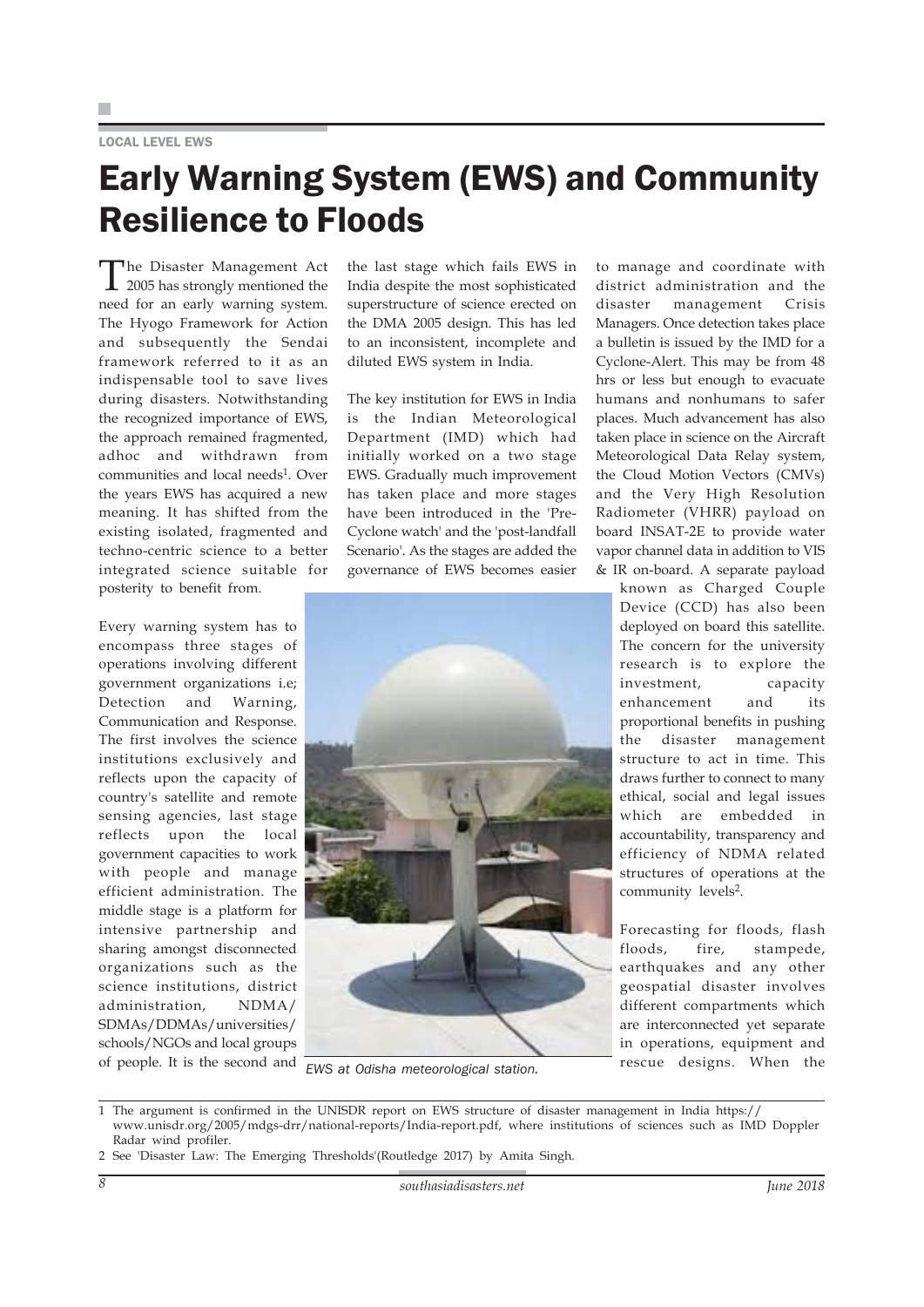scientific flood forecasting was initiated by the Central Water Commission (then known as Central Water & Power Commission) in November, 1958, a Flood Forecasting Centre was set up at its Headquarters in Delhi. The network has since expanded to cover all the major flood prone inter-State river basins in the country.

The international partners from Nepal, (ICIMOD) discussed the regional flood information system in the Hindu Kush Himalayan region (HKH-HYCOS) which is adapted to the World Meteorological Organization's (WMO) model of World hydrological Cycle Observing System (WHYCOS). The HKH region also concerned the Ganges-Brahmaputra-Meghna and the Indus river basins. However, the experts agreed that there is no reliability of data as research documentation in linkage to communities and their responses has yet to be undertaken in India. This also weakens resilience efforts such as insurance schemes, Index Based data and effective compensation to victims.

The workshop highlighted the need for research, data and emphasis on the ethics towards duty and responsibility to mankind and all living creatures. The coming of drones make identification easier but it the administrator on the other side who may or may not decide to

record more vulnerable communities such as women, elderly, children, disabled and socially ostracized.

In conclusion, the EWS invites attention of NDMA's structure of disaster governance and university and academic institutions for generating a data bank of comparative socio-legal and economic vulnerabilities of communities as well as the administrative and science based systems.

**– Dr. Amita Singh,** Professor of Law & Governance, Chairperson, Special Centre for Disaster Research, Jawaharlal Nehru University (JNU), New Delhi, India

REGIONAL COOPERATION ON EARLY WARNING

### Planning Early Flood Warning Across India, Nepal and Bangladesh Rivers: A View





*Table-1.: No of event from 2000–2017.*

**Context**<br>It is an established fact that floods occurred more than any other the other disaster from 2000 to 2017. The data from CRED (Centre for Research on the Epidemiology of Disasters) on the basis of four countries India, Nepal, Bangladesh and Myanmar authenticates this statement.

Furthermore, among three countries of South Asia, viz. India, Bangladesh and Nepal all the disasters happen either due to the floods or storms in the aforementioned period. In Bangladesh around 29% was affected by the floods, where as in India 55% affected by the floods whereas in Nepal 49% were affected by the floods1. It is quite evident that flooding has had a major impact on communities across South Asia.

One of the important aspects of flooding in South Asia is the transboundary nature of floods that

mostly generates from the Himalayan mountain range. It is widely known that recurring catastrophes/ floods in trans-border river basins of the Ganga and the Brahmaputra cause extensive damages to the lives, livelihoods and properties of the communities at-risk and increase their vulnerability to external shocks. Total reported damages were US\$ 352,000, just 0.1% of the losses estimated by Munich Re to be US\$ 3.5 billion. Of this,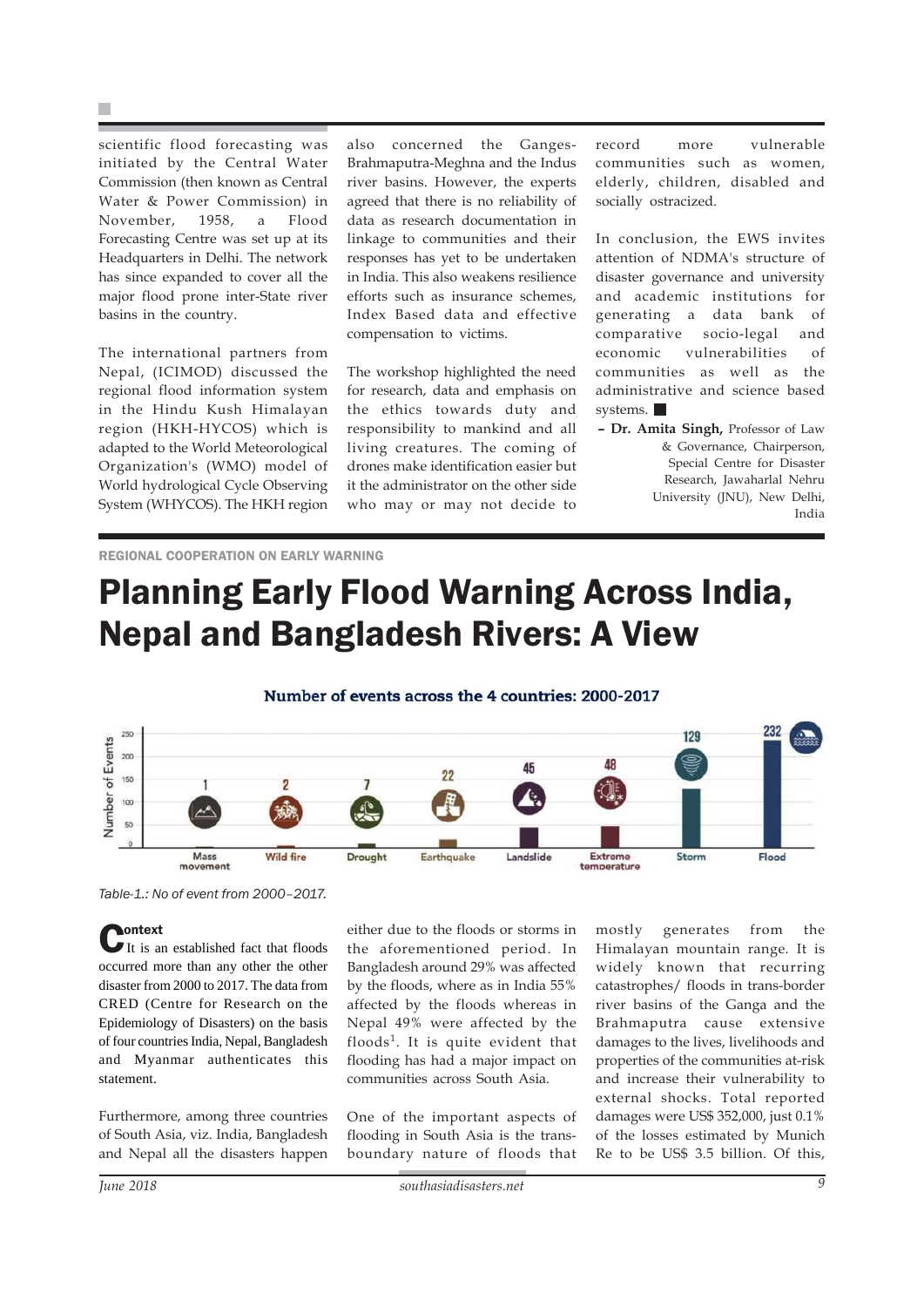some US\$ 350 million in occurred in Bangladesh, US\$ 2.5 billion in India and US\$ 600 million in Nepal2.

While understanding the nature of the problem, the Sendai Framework for Disaster Risk Reduction 2015- 2030 has outlined the regional and global coordination mechanisms for effective flood recovery and mitigation. Early Warning Systems (EWS) was recognized as a key component for DRR at various levels. Further the Asian Ministerial Conference on DRR (AMCDRR) held in New Delhi in November 2016 has emphasized the need for promoting cooperation, collaboration and coordination among the nations for an effective Trans Border Flood Early Warning System.

#### Early Warning System

Though flood mitigation process is a complex web of systems that requires coordination, planning and management at several levels from centre to the state, an effective application of early warning measures on most of the trans boundary rivers can reduce the impact of loss and damage communities are suffering over the years.

The Early warning systems, along with other information services based on weather, water and climate data play a key role in disaster preparedness and improving the productivity and performance of climate sensitive sectors such as agriculture. Along with investments in resilient infrastructure, risk financing strategies and capacity building measures, they are a key part of a toolkit for strengthening disaster and climate resilience.

#### Need of Regional Approach

The bilateral river treaties and data sharing agreements currently in

*Along with investments in resilient infrastructure, risk financing strategies and capacity building measures, they are a key part of a toolkit for strengthening disaster and climate resilience.*

place are not sufficient to avert and adapt to flood catastrophes on a trans-border scale. Most of the national government though maintain the government to government level interaction and tends to exchange information regarding floods and other natural disasters on an ad-hoc basis. However, the institutional interaction between the countries are straightjacketed in nature and countries bounded by the bilateral treaties, hindered the information sharing process with third countries. It is clear that because of the regional nature of floods regional interdependencies between countries in terms of weather and climate is bound to happen.

The current water sharing agreement is limited to the Ganges River. An agreement on the Tista/Teesta River, a tributary to the Brahmaputra, has been discussed for many years but has not been signed. The cause and effect of weather pattern mostly being generated by monsoonal rains also requires comprehensive regional planning and effective coordination among South Asian countries. While significant progress has been achieved in strengthening regional early warning systems for tsunamis and tropical cyclones, especially since the 2004 Indian Ocean Tsunami, critical gaps exist for other hazards, despite the technology being largely available. Specifically, countries in Asia/South Asia. In the present situation the regional institutional agreements between the South Asian countries are inadequately addressed. The SAARC forum which is the largest policy making body at South Asian level is not functioning optimum due to different geo-political and diplomatic exigencies of the region.

#### Involvement of Community and Water **Diplomacy**

An involvement from the community across the border is required for effective implementation of early warning measures. This can be done through either formulating regional institutions with a mandate for community involvement or by promotion of track II water diplomacy by having river basin dialogue on annual basis ensuring the participation of most of the relevant stakeholders

#### Governance Framework

Regular government to government interaction in terms of developing disaster management strategy should be priority action. The first level of interaction should happen within the country among the different organizations working in the space of flood mitigation.

Updating of existing disaster management strategies and action plans is required to empower the flood victim trans-border community for better operation through CEWS. Persuasion is required to develop bilateral and multilateral agreements that support hydro-meteorological data sharing between countries and basin scale flood forecasting in all trans-border rivers.

> **– Rajeev Jha,** DRR Specialist, *and* **Swati Chhibber,** Partnership Development Manager, Practical Action, New Delhi, India

<sup>1</sup> Decoding the monsoon flood in Bangladesh, India, Myanmar, Nepal, report by CRED 2 ibid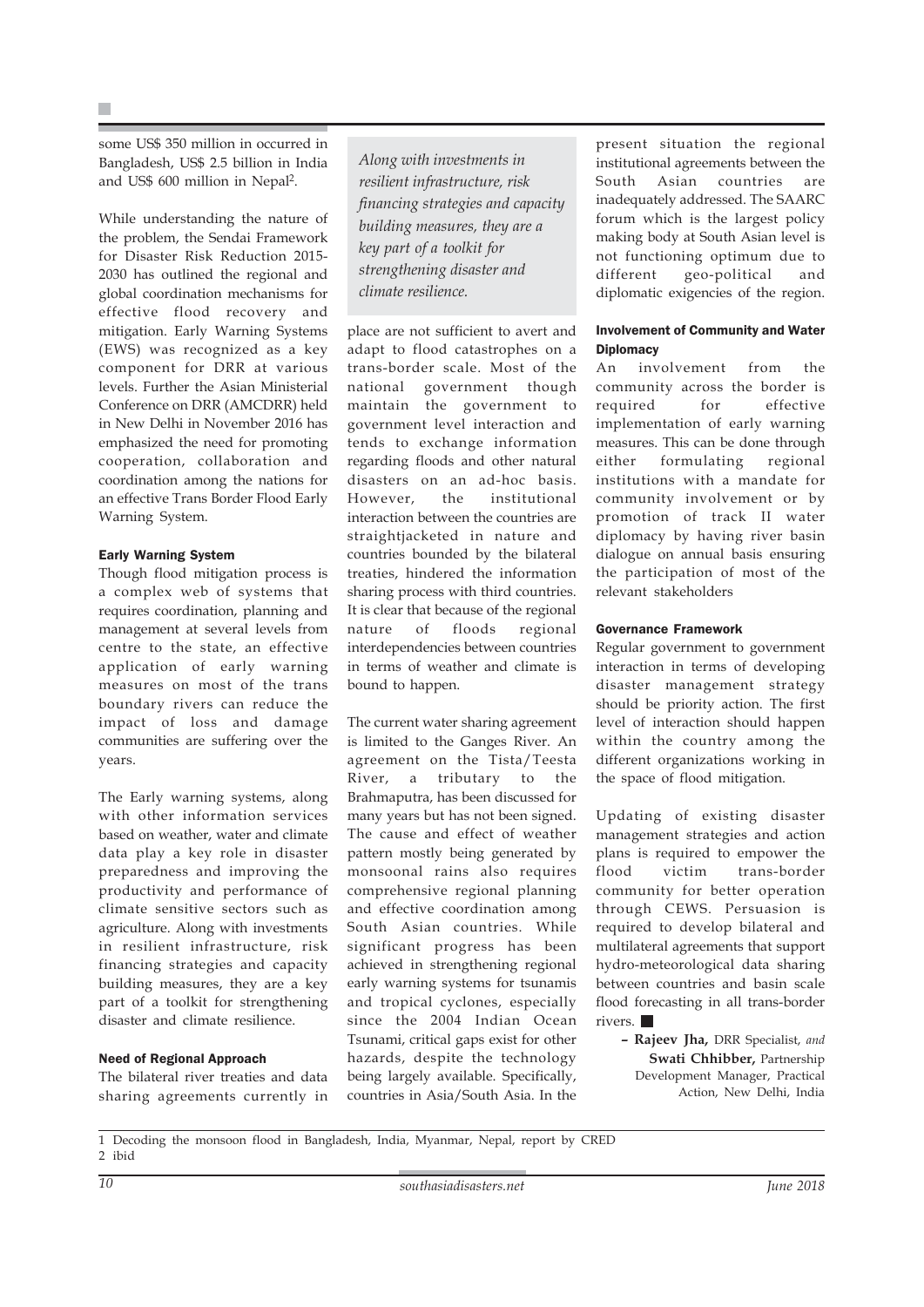## Role of EWS on Floods: A View from Bihar

#### Knock. Knock. "Who's there?" "Disaster"

*I prefer not to open the door, if disaster knocks it. Even though I know that it will knock it down and enter, at least I'll be prepared.*

n Early Warning System (EWS) can be defined as a chain of information communication systems and which comprises of sensors, event detection, and decision subsystems. They work together to forecast and signal disturbances that adversely affect the stability of the physical world, providing time for the response system to prepare for the adverse event and to minimize its impact.

#### What is the relevance of EWSs?

EWSs prevent loss of life and reduce the economic and materialistic impact of disasters. To be effective, early warning systems need to actively involve communities at risk, facilitate public education and awareness for risk, effectively disseminate alerts, and warnings and ensure a constant state of preparedness. A complete and effective early warning system supports four main functions: **Risk analysis, Monitoring and Warning; Dissemination and Communication; and a Response Capability.**

#### Special issues attached to its Relevance

It is widely known and accepted that disasters affect women and men



differently. The **United Nations Handbook for Estimating the Socioeconomic and Environmental Effects of Disaster** (2003) emphasizes that one consequence of disaster "is the decapitalization of women and the reduction of their share of productive activities in the formal and informal sectors."

**WHO** research says that women and children are particularly affected by disasters, accounting for more than seventy-five percent of displaced persons. In addition to the general effects of natural disaster and lack of health care, women are vulnerable to reproductive and sexual health problems, and increased rates of sexual and domestic violence. Moreover, gender roles dictate that women become the primary caretakers for those affected by disasters including children, the injured and sick, and the elderly - substantially increasing their emotional and material work load. Women's vulnerability is further increased by the loss of men and/or livelihoods, especially when a male head of the household has died and women must provide for their families.

*(Similar to its general relevance, EWS definitely helps women and allows absolute awareness for preparedness)*

#### Vulnerability? Talk of Floods? Major Show for EWS: CBFEWS

#### Specialised Zone: Hindu Kush Himalaya (HKH)

The border between India and Nepal in Sitamarhi District of Bihar is generally characterized as a flat,<br>flood prone, and partially flood prone, and waterlogged area. Light to heavy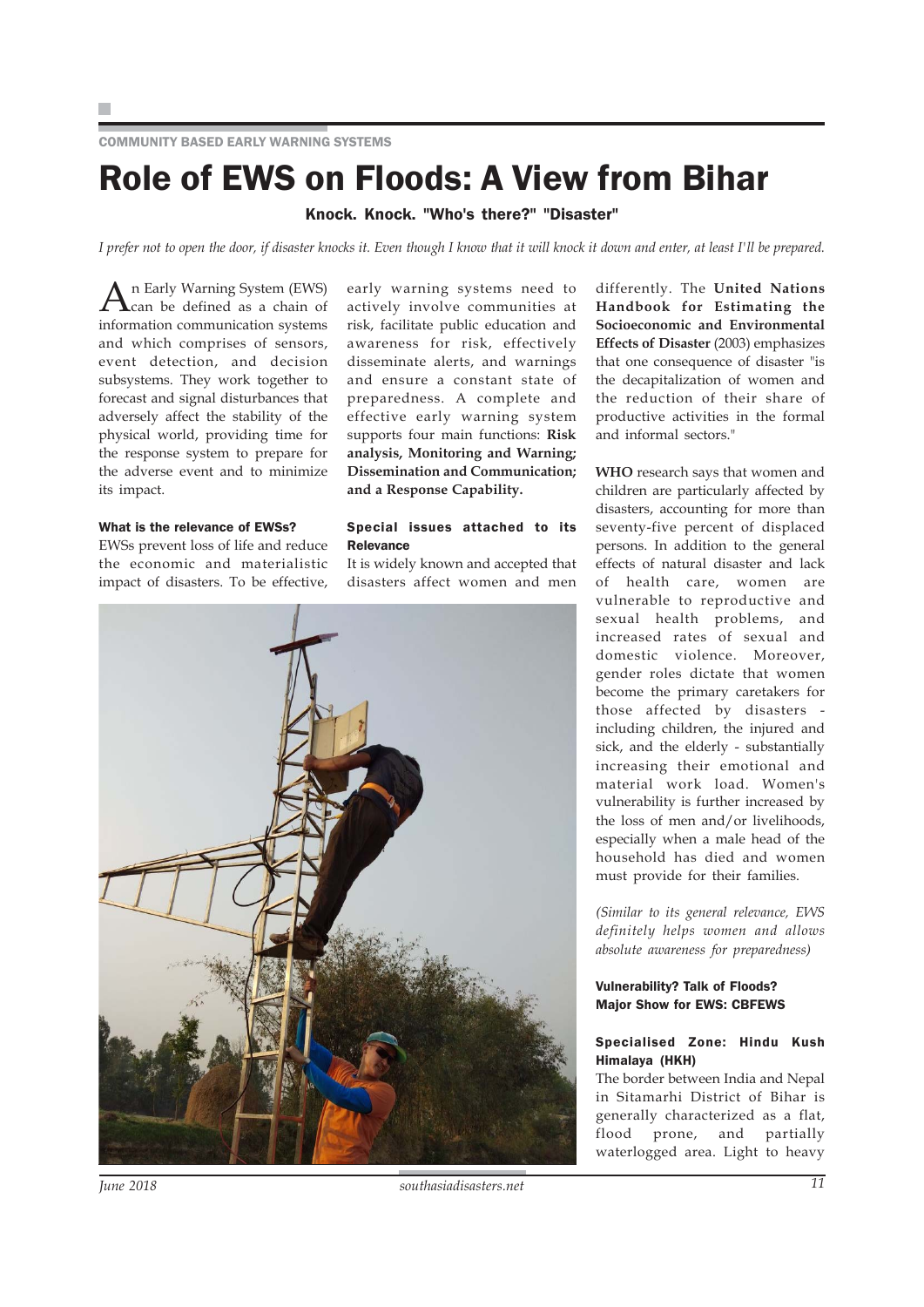rainfall in the Churia Hills of Nepal can cause flash floods that affect this zone. Flash floods have an impact on the Ratu river in the Sursand block of Sitamarhi every year. These rapid and intense flash floods cause huge losses of life and livelihood. Local people are aware of traditional early warning and preparedness methods that pertain to recurrent flood risks. However, they are unable to receive appropriate and timely information to minimize casualties and loss.

To address the challenges of flash floods, the International Centre for Integrated Mountain Development (ICIMOD), in partnership with Yuganter, is supporting the implementation of Bihar's roadmap on Disaster Risk Reduction, led by the Disaster Management Department of the Government of Bihar through a pilot project on Community-Based Flood Early Warning System (CBFEWS).

#### What is CBFEWS, Exactly? And what are its Features?

A Community-Based Flood Early Warning System (CBFEWS) is an integrated system of tools and plans to flood emergencies prepared and managed by communities. The objectives are to manage flood or flash flood risk by providing early warning to downstream communities and to enhance cooperation between upstream and downstream communities in the sharing of flood information. CBFEWS is implemented in communities under flood risk to enhance the capacity of local people to withstand the adverse effects of floods or flash floods. A properly designed and implemented system can save lives and property by providing time for downstream communities to prepare and respond to the threat of floods.

#### Features of CBFEWS

Implemented in tributaries and flashy rivers.

- Upstream-downstream linkages
- Provides almost real-time information.
- 
- Low-cost technology.

#### How does it work?

To be more accurate, this system is installed on the river tributaries, which has a high flooding risk, making the downstream communities extremely vulnerable. The upstream community generates the flood information using a simple low cost instrument and disseminates the real time early warning to the downstream communities providing sufficient lead time for preparedness. The system consists of a transmitter unit (which is placed on the river at a point where level reaches during the flood) and a receiver unit placed at the house of the nearest village. The house owner is known as the caretaker. He monitors the unit and disseminates the information received from the instrument to the downstream community, local government, line department and other stakeholders through mobile access.

#### Key Elements of CBFEWS

- 1. Risk Knowledge and Scoping– *Systematically collect data and undertake scoping risk assessments.*
- 2. Community Based Monitoring and Early Warning – *Upstream communities to install early warning instrument and monitor floods.*
- 3. Dissemination and Communication – *Upstream communities to communicate flood information and provide early warning to downstream communities.*
- 4. Response Capability and Resilience – *Enhance community response capabilities and build resilience.*

#### Talk of its Impacts and Success **Stories!**

A special mention of social impact on community is needed here. This system had helped the community people in responding to the alarming situation in a much easier way, than before.

People of all ages, irrespective of any differences, have been provided with basic necessities, as per requirement.

#### Exempli Gratia (for the Sake of example)

- Rani Jha is an Anganwadi worker of AWC-138. She has been working in Srikhandi Bittha panchayat in Sursand block of Sitamarhi district and finds the EWS very useful. She discussed that before the establishment of the system, members of the community had no source of estimation for flash floods and so they had to face acute problems in the evacuation and preparation of the same. This situation had also led to large scale destruction of everything that came to its way. Sometimes it was so catastrophic that it led to a severe number of casualties. She also stated that in her remembrance, in that year (when this interview was taken) they got timely information and people took shelter at safer places. Hence, there was no loss, either in terms of lives or of property.
- Bhagsheela Devi is an ASHA worker of Srikhandi Bittha East. She narrated that she received the news about the flood four hours prior to it, because of the EWS. As a result, she was able to take all the pregnant women to a nearby school, so as to ensure their safety during the floods and made sure that the medical assistance was easily accessible to them.

**– Sanjay Pandey,** Executive Director, *and* **Salony Vyas,** Intern, Yuganter, Bihar, India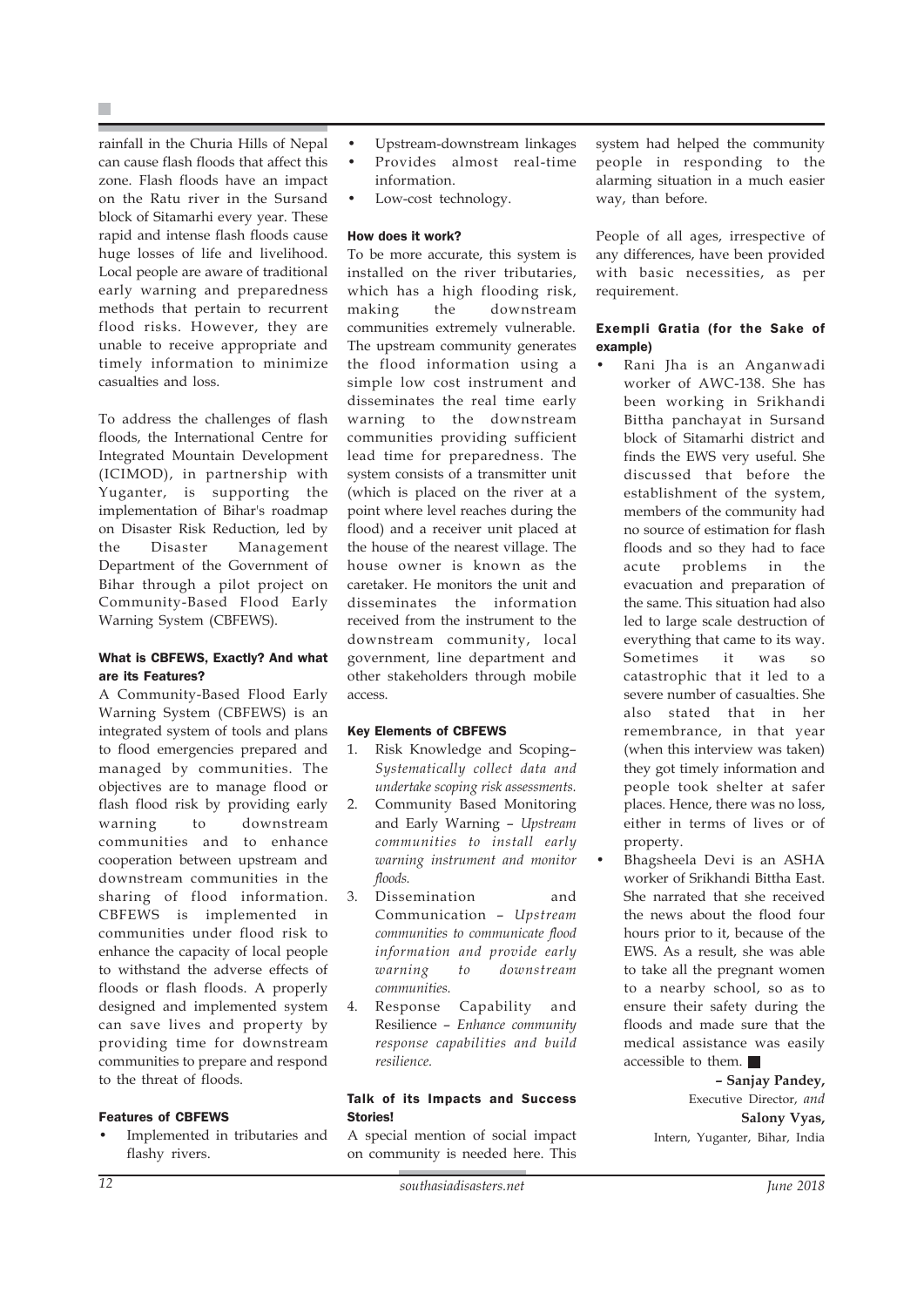### Community Perception Changes for Disaster Risk Reduction Management after Srinagar Floods–2014

The frequency and severity of weather- and climate-related hazards has increased due to human activities, exposing more people and a greater value of assets to disasters. These extreme weather events have impacted both natural and human systems. (STERN, 2006; IPCC, 2007c). Sendai Framework of Action, has rightly endorsed Disaster riskreduction management (DRM) through community resilience measures, as a key to reduce the disaster related affects. Mainstreaming disaster riskreduction management within the policies and programmes of different sectors ensures that the effects of disasters are minimized and people are made resilient for improved coping capacities to attain resettlement at the earliest.

The state of Jammu & Kashmir experienced the worst floods in the past 60 years, during first week of September 2014, due to unprecedented and intense rains. "The synchronization of movement of westerly winds in the extreme north, with the passage of monsoon disturbances in the lower latitudes caused heavy to very heavy rainfall along the foothills of the Himalayas, and adjoining areas of Jammu & Kashmir" (KAMALJIT RAY et.al, 2015). A total of 1.16 million people out of 1.27 million people of Srinagar Urban Agglomeration were affected by the September 2014 floods. (NRSC-ISRO, 2014, p54).

A survey was conducted, to examine the changes in the perceptions, towards Disaster Risk Reduction Management in terms of adopting protective measures, preparedness and disaster risk reduction awareness after Srinagar 2014 floods. A total of 125 households affected by the Srinagar floods, were randomly selected for the survey from 4 severely affected areas of Srinagar city in May-June 2016. The results from the survey depicts comparisons of the perception before the September 2014 floods and after the floods in May-June 2016. (Refer Table No. 1).

The results depict that the State machinery has been created for ensuring a conducive atmosphere of



*Inundation of Srinagar City - Areal View, 10th September 2014. Source: National Remote Sensing, Department of Ecology, Environment and Remote Sensing, Government of Jammu & Kashmir.*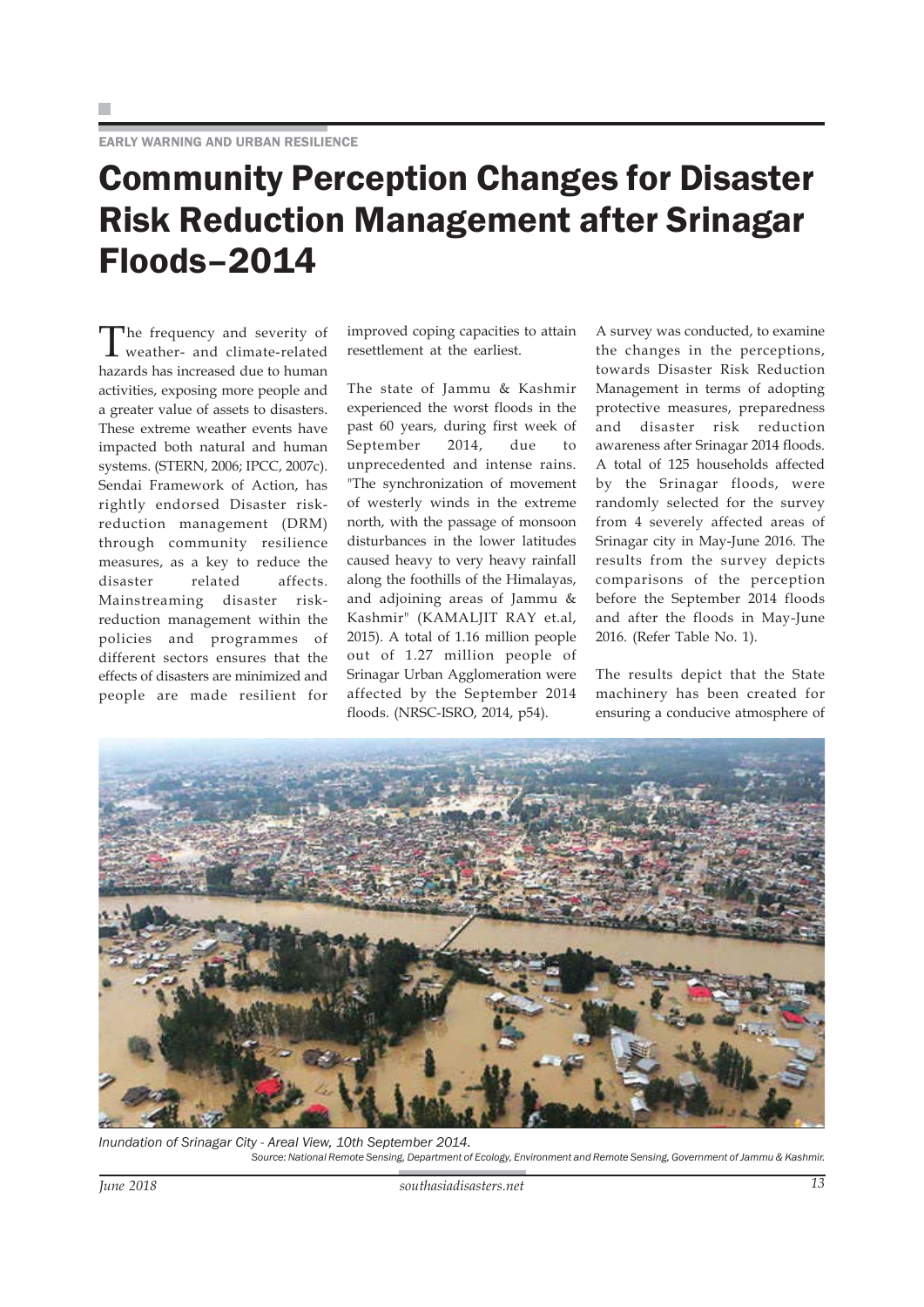| Indicator                                                                                                                                  | <b>Before</b>  | During        |
|--------------------------------------------------------------------------------------------------------------------------------------------|----------------|---------------|
|                                                                                                                                            | September 2014 | May-June 2016 |
|                                                                                                                                            | Percentage     | Percentage    |
| Installed Early Warning System                                                                                                             | No (100)       | No (60)       |
| Appropriate Awareness created about flood eventually by Government                                                                         | Yes $(5)$      | Yes $(40)$    |
| Awareness about flood eventually by Civil Society/ NGOS                                                                                    | Yes $(10)$     | Yes $(80)$    |
| Awareness through mock drills by Government                                                                                                | No (100)       | Yes $(25)$    |
| Knowledge of Rules and Regulations in place like not to construct<br>around river channels/ flood channels                                 | Yes $(10)$     | Yes $(75)$    |
| Implementation status of such rules                                                                                                        | No (100)       | No (60)       |
| Knowledge of de-silting and drudging activities of government for river<br>channels/ flood spill channels                                  | No (100)       | No (30)       |
| Implementation of de-silting and drudging activities of government for<br>river channels/ flood spill channels                             | No (100)       | No (30)       |
| Implementation of rules and regulations for the removal of unauthorized<br>and illegal constructions around river channels/ flood channels | No (100)       | No $(40)$     |
| Any knowledge of any safety audits in place by government to avoid<br>flooding in the flood prone areas                                    | No (100)       | No (90)       |
| Observed or have knowledge of steps taken by government to<br>strengthen flood protection walls/ strengthen bunds Yes / No                 | No (100)       | No (60)       |
| If yes how would you rate its implementation                                                                                               | No idea (100)  | Good (70)     |
| Knowledge that government has identified safe areas of evacuations in<br>case of emergency at the time of disasters                        | No idea (100)  | No Idea (90)  |
| How would you rate the overall preparedness of Government to face<br>any such eventuality in future                                        | Poor (95)      | Poor $(50)$   |

Table No. 1 Surveyed Respondents in Srinagar City Perception of Preparedness of Disaster Risk Reduction Management (Percentage)

*Source: Field Survey by Research Team March - May 2016.*

implementing rules and regulations especially, zero tolerance towards illegal encroachments in the river channels. The community has been sufficiently informed about rules and regulations of not encroaching river channels and flood channels. Even civil society organizations and individuals have better perception of disaster-risk reduction methods. They have observed significant improvement in the strategies being adopted towards disaster risk reduction, protective and preparedness measures. Steps like de-silting, dredging, maintenance of bund walls, clearance of river channels have been taken effectively by government agencies. However,

awareness generation measures like safety audits, implementation of building codes and development of emergency resettlement centres are not being looked into. Although early warning system equipment have been installed but people are not aware as to how such warning will be communicated and what measures are required during the warning period. More mock drills and adequate capacity building of community, individuals and other stakeholders need to be undertaken.

#### **– Bupinder Zutshi**

Professor, Centre for the Study of Regional Development Jawaharlal Nehru University, New Delhi, India

#### *References:*

- 1. Kamaljit Ray\*, S. C. Bhan and B. K. Bandopadhyay, 2015, The catastrophe over Jammu and Kashmir in September 2014: a Meteorological observational analysis, CURRENT SCIENCE, VOL. 109, NO. 580 3
- 2. NRSC, ISRO and Department of Ecology, Environment and Remote Sensing, Government of Jammu & Kashmir, A SATELLITE BASED RAPID ASSESSMENT ON FLOODS IN JAMMU & KASHMIR – SEPTEMBER, 2014, Table No.6, pp54.
- 3. Stern, N. (2006). The economics of climate change: The Stern Review. New York: Cambridge University Press.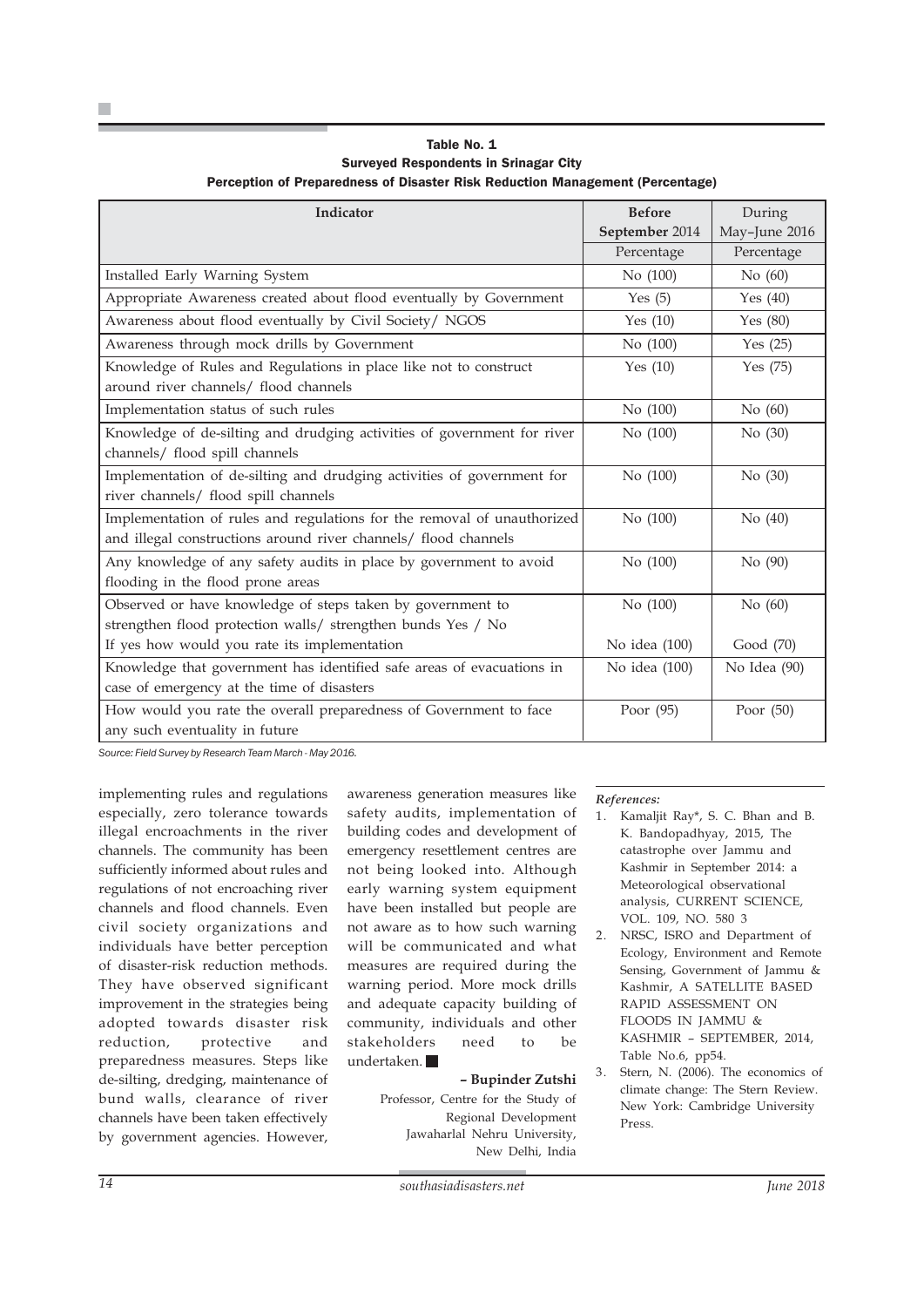### FLOOD FORECASTING IN HIMALAYAS EWS for Floods: A View from Himalayas

Himalayan region is prone to natural hazards like floods, glacial lake outburst, droughts, landslides, avalanches and earthquakes. The unstable geological conditions and steep terrain, combined with climate change and frequent extreme weather conditions, pose myriad challenges for the communities. The frequent occurrence of flash floods, one of the major natural disasters in the region, threatens lives, livelihoods and infrastructure, both in the mountains and downstream. Vulnerable groups like the poor, women, children, the elderly and people with disabilities often suffer the worst impacts.

The establishment of a regional flood information system allowed for a timely exchange of flood data and information for reducing flood vulnerability. A wide range of information is produced to support multi-scale disaster risk reduction (DRR) systems using satellite rainfall estimation, satellite altimetry based flood early warning systems, flood inundation modelling, and model derived hydrological information. Whereas, Community Based Flood Early Warning System (CBFEWS) enabled by wireless technology is one of the promising interventions for minimizing flood risk at the community level.

Flood Forecasting Capacity in the Hindu Kush Himalayan (HKH) Region Understanding the present capabilities of hydro meteorological services in the participating countries and disaster management authorities and utilizing the expertise available is necessary for the development of an Regional Flood Information System (RFIS).



disasters creates opportunities to facilitate cooperation among countries by fostering linkages. Given the geopolitical sensitivity in the HKH region, there are few regional initiatives for cooperation and management of hazards and water resources. But the increasing problems of floods that are common to all countries have brought them together to work collectively in looking at ways to minimize the adverse impacts. One such example

Adequacy of hydro meteorological observation networks and quality control of observations of Hydrometric information is fundamental to the planning, operation and management of water resources and flood defense. Hydro meteorological observation networks include stage and discharge measurements as well as

is the HKH Hydrological Cycle Observing System (HYCOS), a regional initiative to establish an RFIS in the Ganga-Brahmaputra-Meghna and Indus Basins. ICIMOD initiated this project in partnership with WMO and the regional member countries Bangladesh, Bhutan, China, India, Nepal and Pakistan (Molden et al., 2014).

#### Real-time Monitoring Network

Early flood warning for better preparedness is largely dependent on the timely availability and quality of hydro meteorological data. Collection of hydro meteorological data in real time requires a range of sophisticated sensors together with professional competence in management and operation. The first priority was to update and automate existing hydrometeorological stations to make them capable of observing parameters and transmitting the data at regular and specific intervals. A wide range of options are available for automatic in situ water-level observations, including stilling